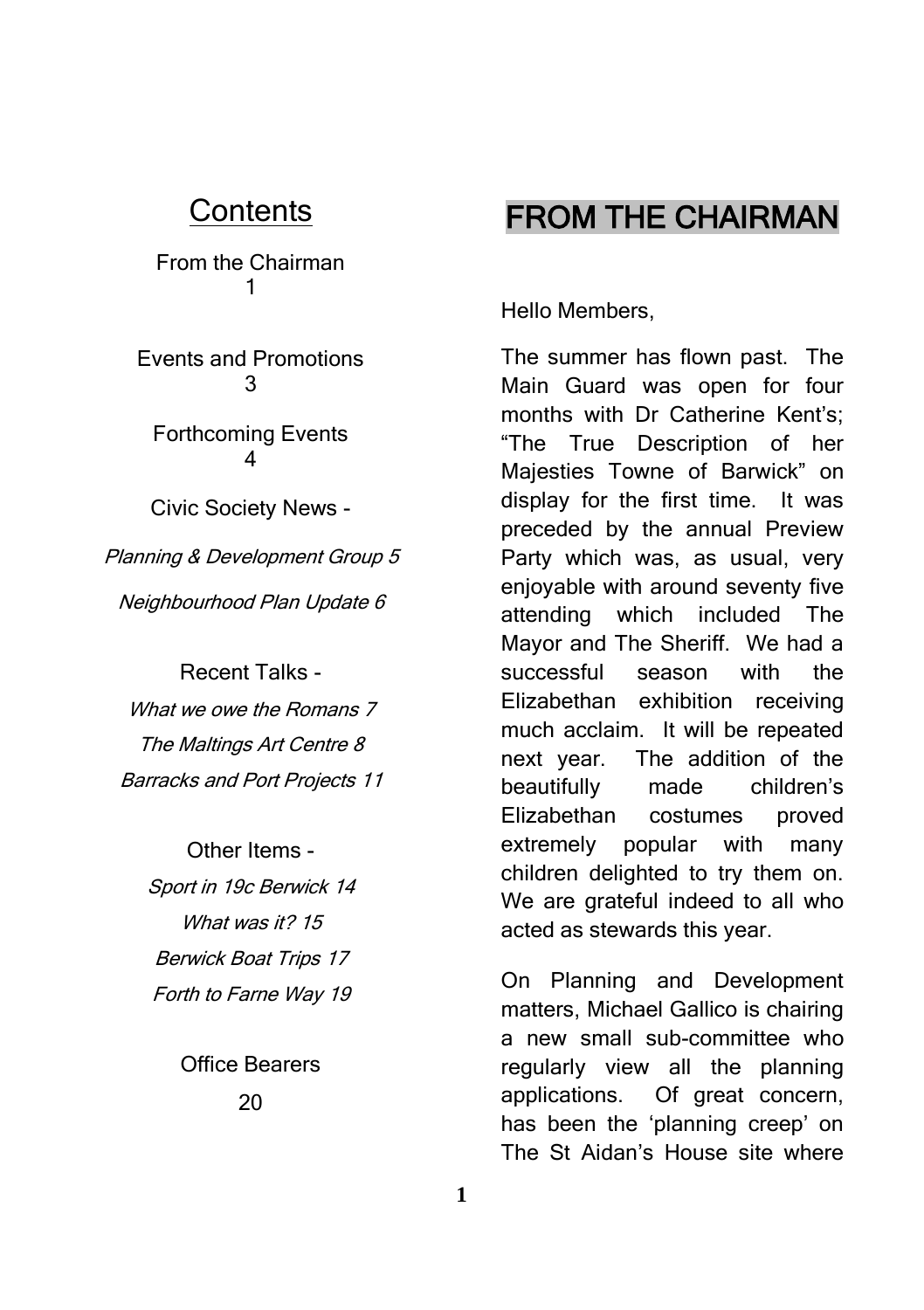an additional three houses have been added to the original approved plans. There are also worries about the future of The Community Hall in Palace Street East.

55 Hide Hill (formerly, Youngman's Corner) was awarded our Civic Society Plaque in March when we learned for the first time that the ground level site had been bought by Limoncello as their restaurant was moving from The Kings Arms. There has been much dismay at the extra building on this site. No doubt Limoncollo is a very popular restaurant and we have the usual cry of "at least it looks much better than it did before" but it is a sharp 'learning curve' of making sure that there is no planned extra building anticipated before we award our plaque !

A question I am often asked is "What is happening to The Premier Inn due to built in Sandgate. Good question – anyone know the answer ?

There are welcome and positive statements in The Neighbourhood Plan's Sustainable Development and Built Environment draft policy on the protection of Grade l and Grade ll \* listed buildings and Scheduled Ancient Monuments. Also of heritage assets where

development must preserve and enhance the characteristics of the asset.

The Barracks project which The Civic Society supports seems to be progressing well with enough financial backing to cover the estimated cost of the next phase. It is generally agreed that this could be a great tourist attraction, if successful, although it will have to be really outstanding and imaginative and the town itself will have to be enhanced (particularly the High Street) to match this great attraction.

It was great news that the Tree Preservation Order on the trees at The Goody Patchy which runs between Tweedmouth and Spittal has been retained and a Woodland Trust are going to oversee future enhancements. I walked there myself recently for the first time in years and was struck how magical it was. It was commented on at the planning meeting that Berwick really has few trees and unless diseased should be preserved where possible. Apart from their own intrinsic beauty, they can often act as a bulwark against any inappropriate development.

Berwick was full of excitement earlier this month with the Netflix filming of "The Outlaw King" about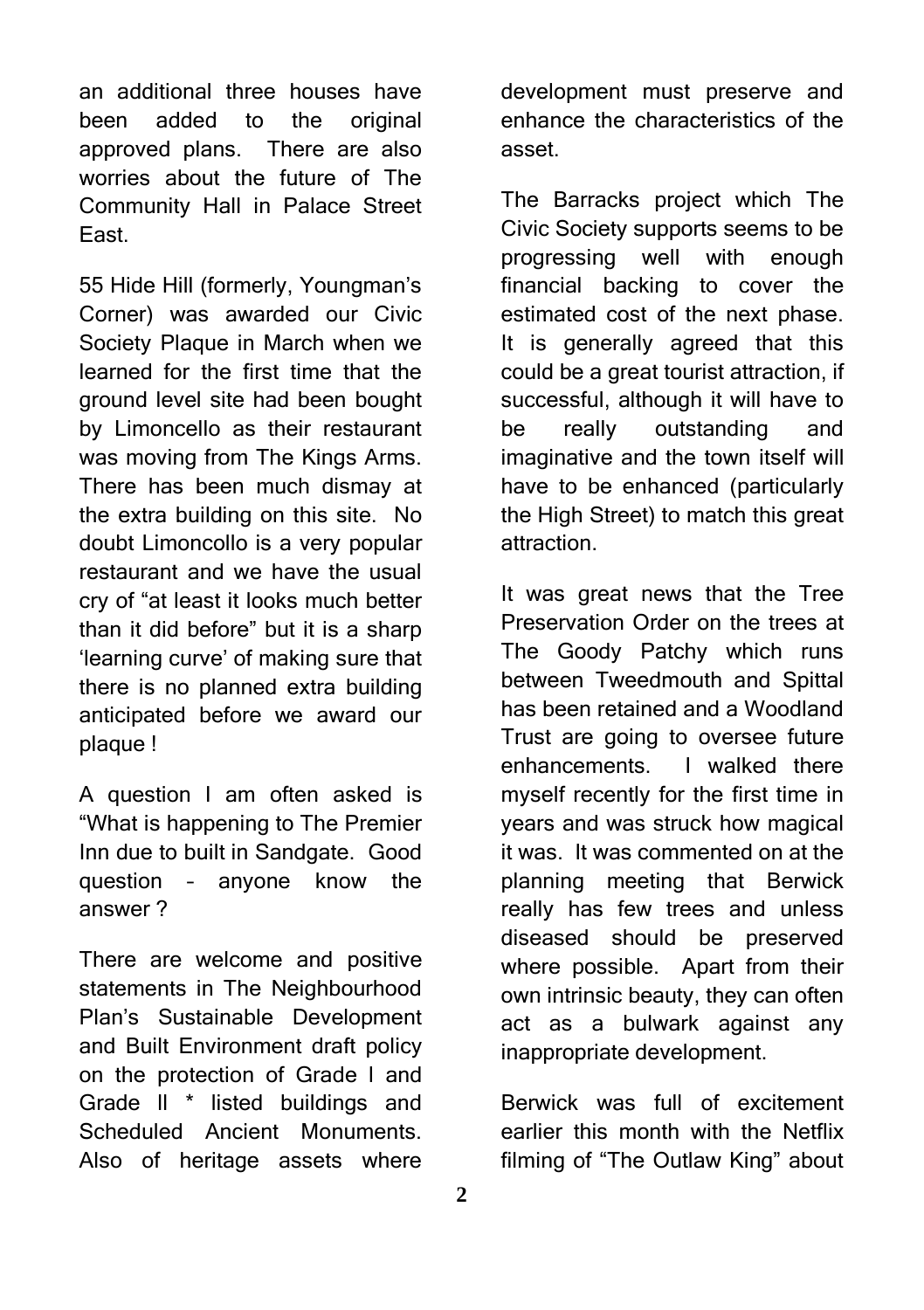Robert the Bruce. It was positively surreal to see medieval costumed figures rowing on the river and mounted horses charging over The Old Bridge evoking ghosts of the past. Some people asked, seriously, if the stall set on the quayside was Berwick's market – a bit of an improvement !



The Quay during filming

I attended The Longridge Towers Founders Day Prize-giving in July where I met the new headmaster: Mr Jonathan Lee. Cynthia Waters, a third form pupil, was presented with our annual award for services to the wider community. She was described as a role model for her peers.

We were pleased to give donations to The Tweedmouth Feast and The Spittal Gala.

Good news ! Eirlys Lloyd, a new member of our Executive, has

offered to take over the position of Hon. Secretary.

Our Christmas Party is on the  $8<sup>th</sup>$ December. An information sheet and ticket application sheet is enclosed. I do hope to see many of you there and may I take this opportunity to wish you all a very happy Christmas and Festive season.

# EVENTS AND PROMOTIONS

The new season of meetings began in June with a talk by the eminent classicist and columnist, Dr Peter Jones entitled; "What we owe the Romans; Language, Culture and Politics". This was Dr Jones' second visit to the society and, like his first in 2015, he gave a brilliant and humorous presentation.

In July we had an in-depth vision for the future of The Maltings Arts Centre with the Chief Executive and Artistic Director, Matthew Rooke and the Chairman of The Maltings Trust, Graham Brown. There has always been a very warm relationship between The Civic Society and The Maltings so it was good to get this detailed description of the plans and aspirations for the Centre.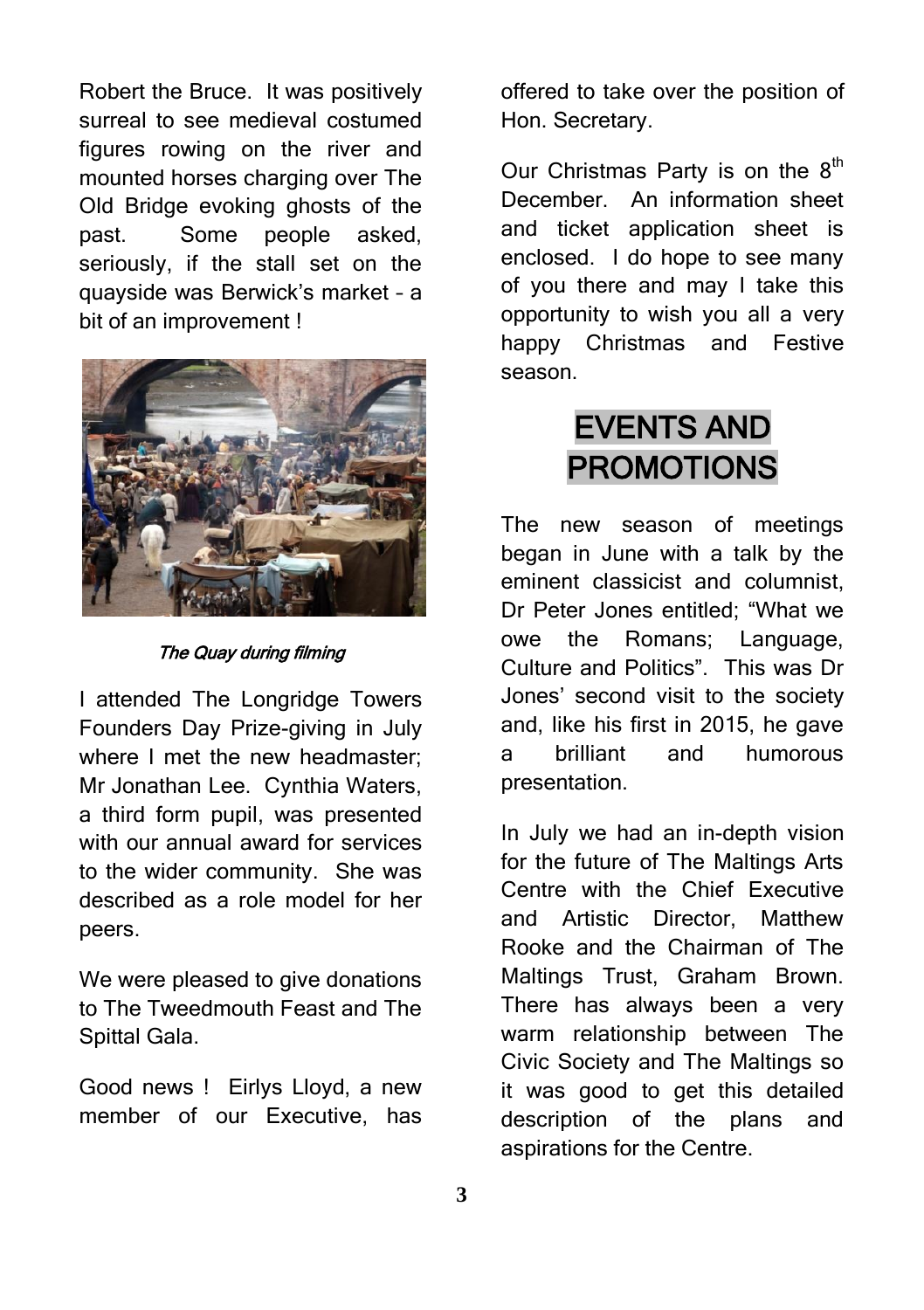Our last meeting in October was the annual combined meeting with The History Society. There was a packed Parish Centre to listen to Sir Philip Mawer, the Chairman of The Barracks Heritage Hub and Alan Irving, Chief Executive of The Harbour Commissioners who gave a brief history of the Port of Berwick and details of the planned replacement of the jetty.

Michael Cullen's excellent reports of these meetings are included in this Newsletter.

### Heritage Open Days 9<sup>th</sup>/10<sup>th</sup> Sept.

The Civic Society's sole commitment to this event was the extended opening hours of The Main Guard with a commentary on her exhibition by Dr Catherine Kent at the end of her tour. This was very successful with a good number of visitors who were fascinated with the new exhibition on Elizabethan Berwick. Many were extremely complimentary.

However, apart from Linda Bankier's Facades of the Fifties exhibition in The Guildhall, the rest was somewhat chaotic with sites not open, tours cancelled and no programme. This reflects badly on Berwick, so next year it is hoped that a small group to include Catherine Kent will organise the

event in the town. There is no doubt that we miss the old favourites such as – The Lighthouse, The Customs House and The Wine Cellars underneath the old Blackburn Price site (incidentally, I wonder what is happening to those?), which are not opened for various reasons. However, it could all be revitalised next year.

# FORTHCOMING EVENTS

### Wednesday, 8<sup>th</sup> November

A talk by Dr Adrian Green, Lecturer in History at Durham University entitled;

"Little Happier than Hell – Housing in  $17<sup>th</sup>$  Century Berwick-upon-Tweed and Northumberland

### Saturday, 11<sup>th</sup> November

REMEMBRANCE SERVICE at The Main Guard, 11am

### Friday, 8<sup>th</sup> December

The Christmas Party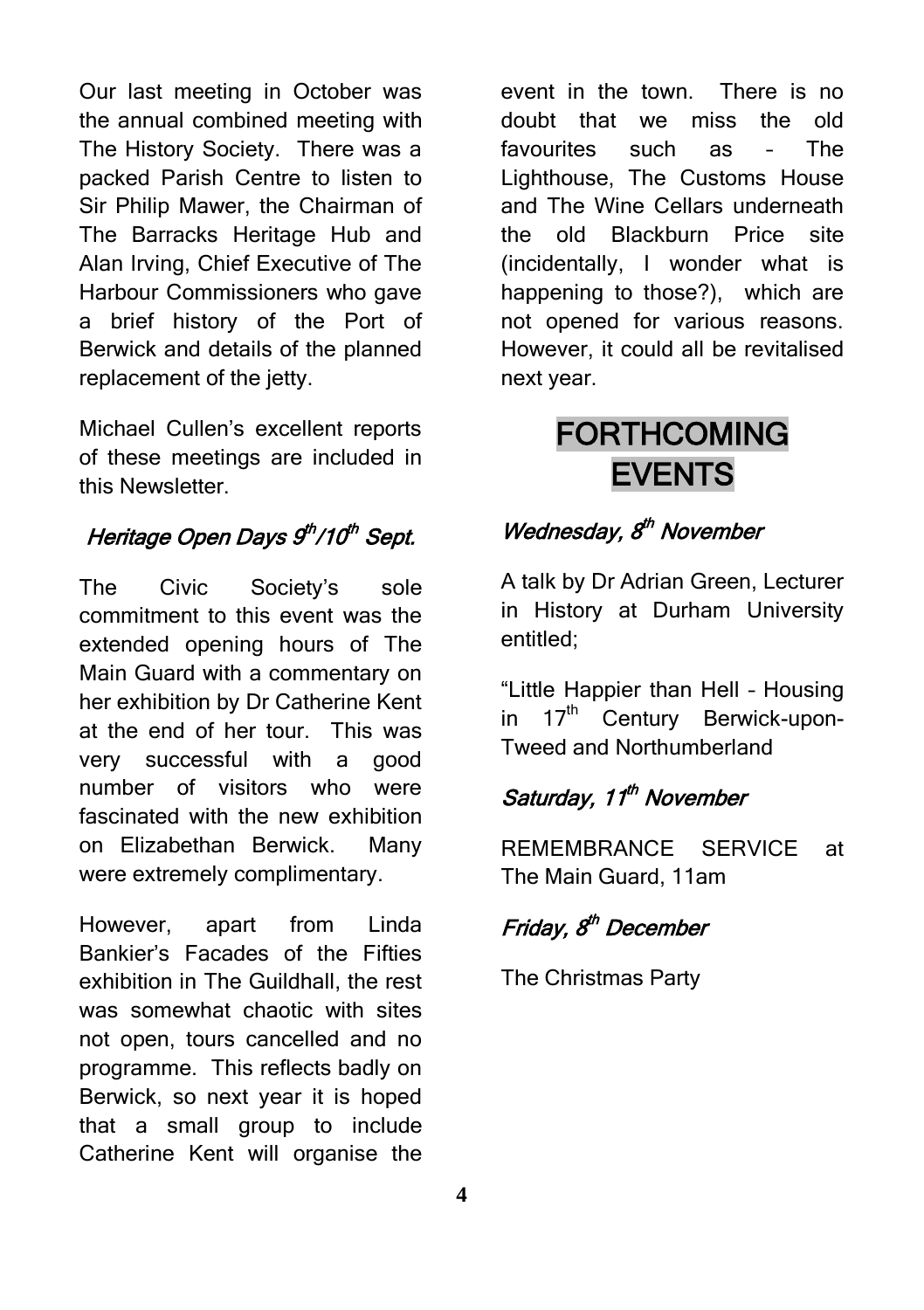# CIVIC SOCIETY NEWS

# PLANNING AND DEVELOPMENT **GROUP**

The Society has been keen to increase its oversight of planning<br>applications that affect listed applications that affect listed buildings and conservation areas on both sides of the river, given some recent poor developments (e.g. Pets at Home), new challenges to the historic environment, and the personnel changes in the County Council's planning team.

It is important that the Society is not simply an objector to any and all change but will support sympathetic developments, the appropriate re-use of existing buildings, and the use of traditional materials, for example.

At the same time, it is important that developments are properly approved in advance: for example, recent extensive work to 16 & 17 Quay Walls went ahead without permission, which has been sought in retrospect but too late to affect the (poor) quality of the completed work.

As a result, the Executive Committee agreed to re-establish a Planning & Development Subcommittee which has begun to review relevant applications and where considered appropriate lodge comments in support or objections on the NCC planning website. It has recently objected to both applications to build three new houses adjacent to the Ramparts at St Aidan's House; but has supported (for example) a shop front renewal in Castlegate and a well-designed doorway in Palace Street East.

Initial membership is small - the Society's Chairman, Deputy Chairman, Hon. Treasurer and Judy Nicholson - but we would like to expand this group: so if you feel you would like to contribute to the Society in this way, and particularly if you have experience in planning or historic buildings, please contact Michael Gallico, the Chairman of the Subcommittee.

gallico2010@btinternet.com

#### Michael Gallico

72 Ravensdowne, Berwick-upon-Tweed, Northumberland, TD15 1DQ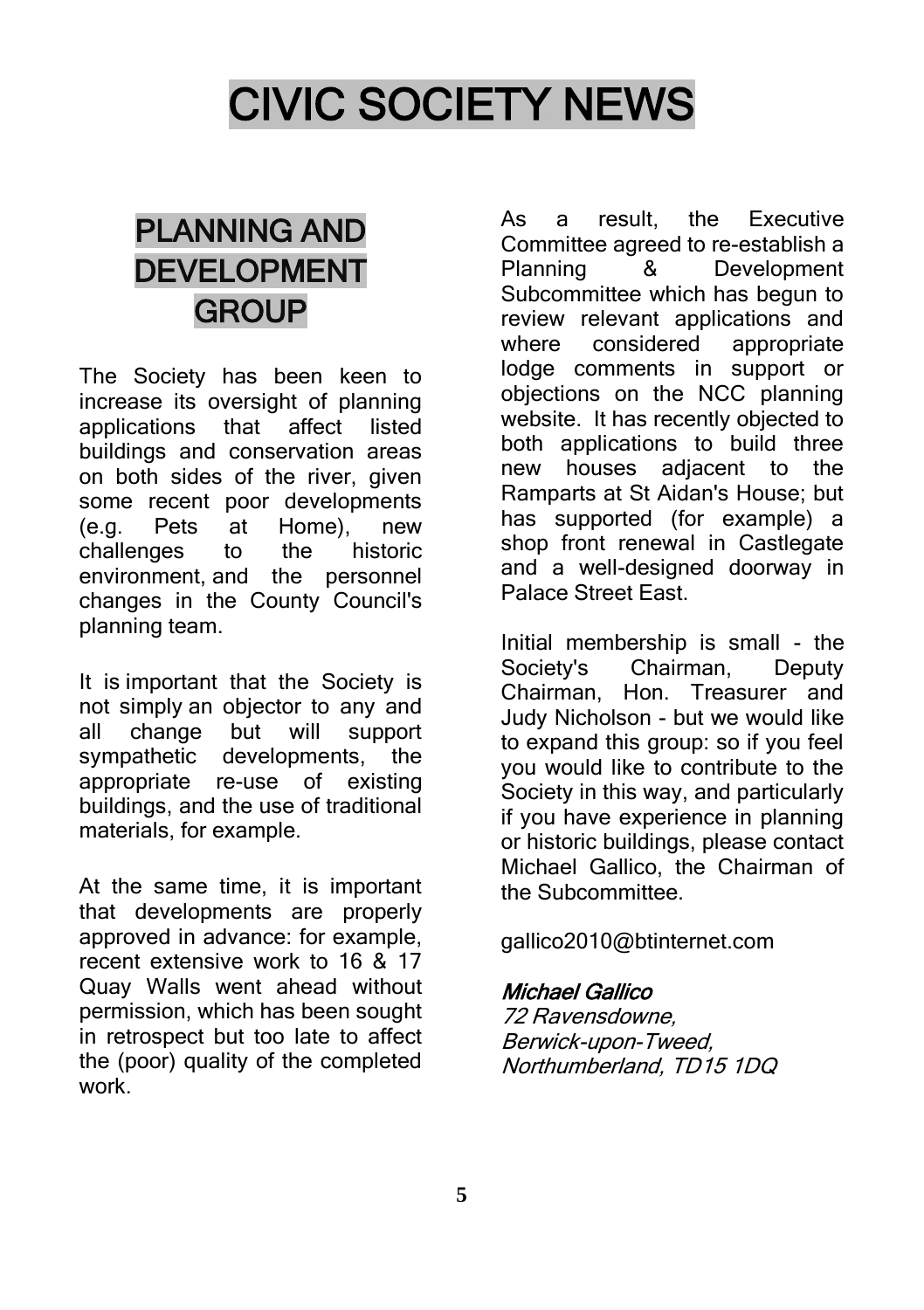## **NEIGHBOURHOOD** PLANNING UPDATE

Society Members may be wondering what has happened to the Neighbourhood Plan (NP) but it is a complex affair and members of the various sub-groups have been working away over the last year or so. Here is an attempt to bring everyone up to date with the latest activities and to give an idea of when the whole process should come to an end.

Members of the NP group met with two AFCOM consultants who are engaged through a NP Design Coding package to look at the sites agreed at a recent meeting of the NP Steering Group. The sites include Berwick Quayside, Spittal Point, the Railway Station area (transport hub), the Hospital, and the Maltings car park. The AECOM consultants are spending 2 days in Berwick to digest the sites and information provided. They will come up with draft proposals for consideration in around 2-3 months. AECOM will do the final version (within 6 months from now) and the design codes for the sites will become NP draft policy. The draft Built Environment policies (members of the Civic Society have been involved in this work) refer to design codes and link to the AECOM codes as appendices,

but the codes should carry policy weight.

In parallel to all this Eric Goodyer, Chair of the Steering Group, is applying for consultant help to pull all the draft policies together in consistent format in one draft NP, ironing out any duplication/overlap between topic areas. This may also take around 6 months. The remaining draft policies for tourism and housing are due to come before the steering group by the end of October. Once the draft plan is put together then wide public consultation can be done on the draft plan before the production of the final plan for examination, a referendum, and adoption.

So I would guess at least a year and maybe longer before examination, and at least another year to adoption given the lengthy nature of the processes involved, but remember most NPs covering several topics take around 4-5 years from start to finish and we have only been going for just over 2 years. It should also be remembered that we are classified as a "complex" area for the purposes of accessing N Plan consultant packages and so can access more package time than many NPs. Hope this helps to keep people on track with the process and keep going!

#### Elaine Paterson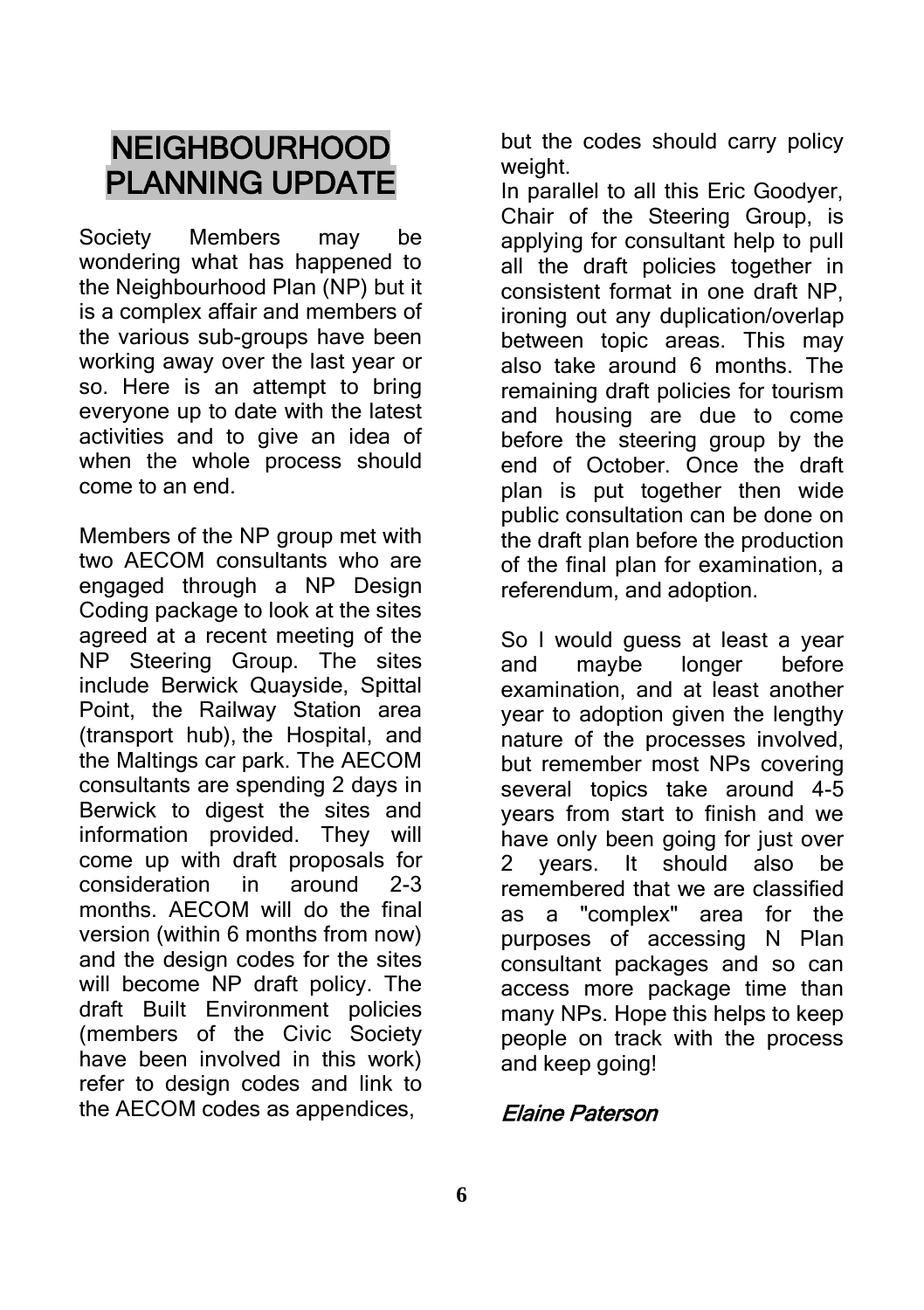# RECENT TALKS

Michael Cullen reports on talks given to the Civic Society over recent months.

### WHAT WE OWE THE ROMANS

On the evening of June  $14<sup>th</sup>$  Dr. Peter Jones, the well-known Classicist, returned to the Society, taking as his subject this time: What we owe the Romans; Language, Culture and Politics. The enthusiastic reception for his earlier talk prompted an extremely well attended meeting.

He began with a reminder of their legacy. This included the alphabet, the progression of writing from the cumbersome scroll to the wax tablet and then, in the first Century A.D., the book. Their discovery of a way of making stronger concrete along with the use of arches and barrel vaulting, made huge buildings possible. Then there were aqueducts and 56,000 miles of roads. Latin came very much into vogue during the Renaissance, greatly enhancing the vocabulary of English.

He stressed how Rome developed from a small community, rather as though Berwick should embark on a war of conquest and subdue neighbouring regions.

The Roman Empire nearly came to grief at the hands of Hannibal and the Carthaginians but an utter refusal to yield saw eventual success. Extreme aggressiveness combined with strategic mastery were the Roman hallmarks. Other seemingly contrary traits were the ability to turn enemies into friends and to welcome incomers, making Rome the world's first open city.

Turning then to the Republic, formed after the kings had been booted out, he then showed how the Romans managed things.

The Ordo had seven grades of citizenry starting at the top with the wealthiest, the Equestrians. The richest paid the highest property tax, money raised mostly for the army. Land was the measure of wealth and as the Empire expanded some landholdings grew enormous.

Every five years an individual's status was assessed by a Censor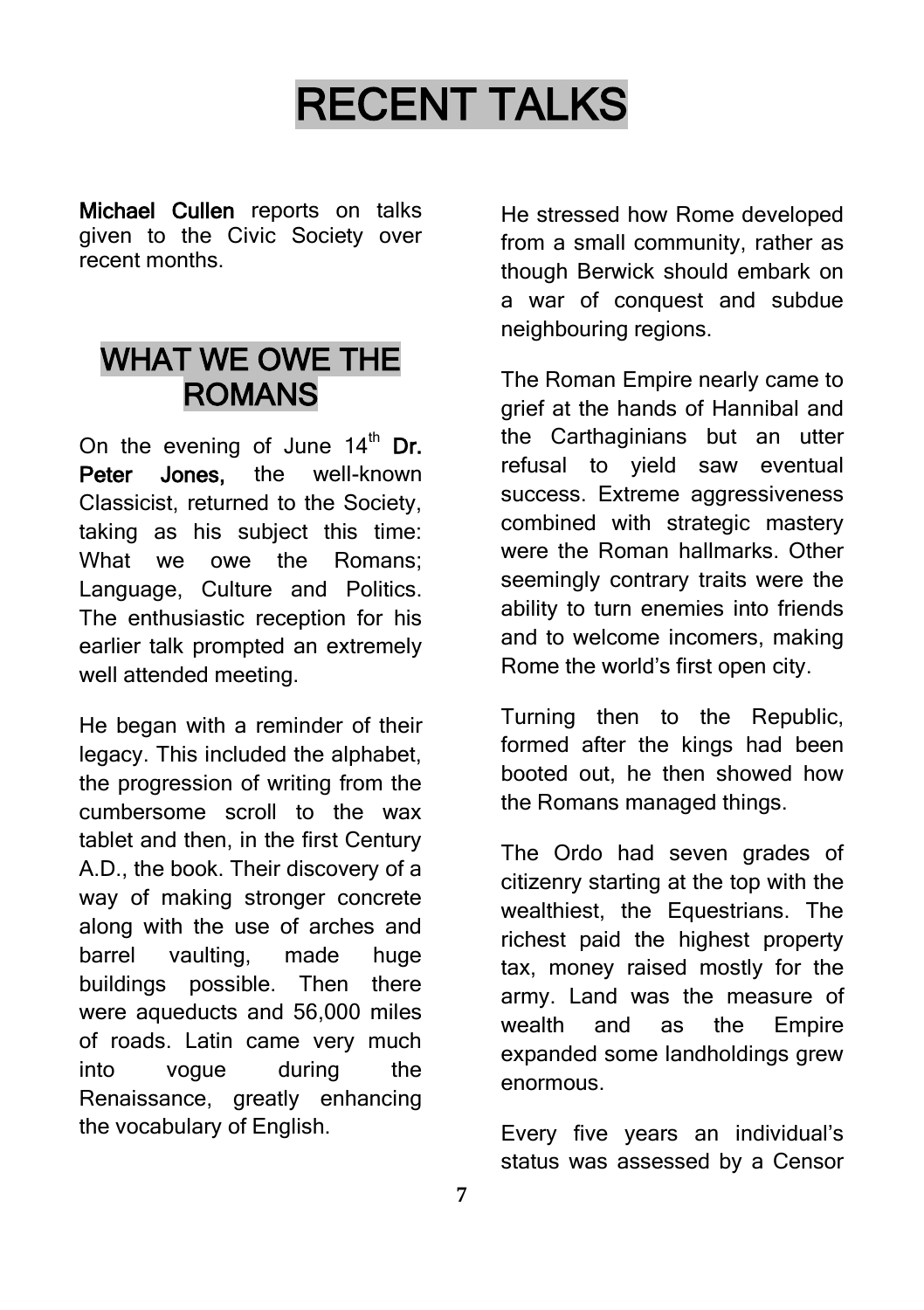who would then be able to decide how much he could pay for public works.

The Senate dealt with matters financial, military, and civic (streets, houses and so on) and included people who gained a great deal of experience. Anyone who rose to the supreme post of Consul, possible only after the age of 42, would already have had wide administrative experience.

Complaints over the fairness of landholding though gave rise to the Plebeian Assembly whose Tribunes spoke for the people and which came to have equal powers with the Senate. The system worked because it had an inbuilt balance of powers, each part dependent on another. It fell apart when power shifted to the Plebs. factions among them developed, and civil war broke out. The result was the end of the Republic.

The Roman Empire, which at its height covered much of what is now modern Europe along with stretches of North Africa and Asia Minor, undertook the governance of fifty million people and brought substantial economic benefits.

Zoreen, Lady Hill, Chair of the Civic Society, thanked Dr, Jones

and hoped he would be able to come again.



# THE MALTINGS ART **CENTRE**

To update us on plans for The Maltings, its Chief Executive and Artistic Director, Matthew Rooke, and Chairman of the Maltings Trust, Graham Brown, came and spoke to the Society on July 12th.

Speaking first, Graham Brown insisted that alongside a strategic vision there had to be scrutiny and attention to detail to ensure that The Maltings continued on a viable footing: only so many loss making events can be held. He saw Miles Gregory as having put The Maltings on the cultural map but that under Matthew Rooke there had been consolidation and a developing range of cultural offerings.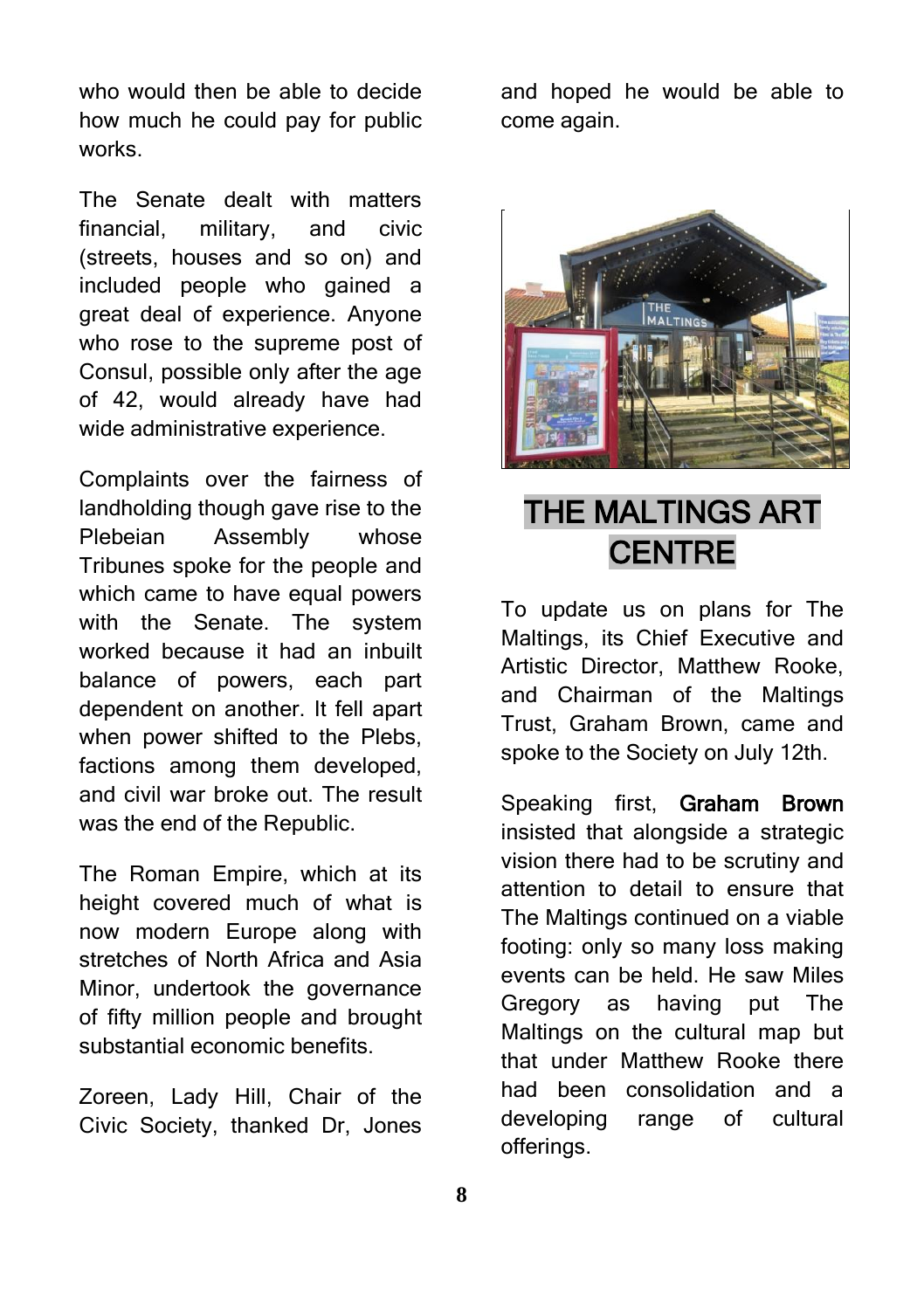A County Council survey showed a high degree of user satisfaction. with The Maltings the most popular of the regional venues but he stressed that this was no cause for complacency. That it has been able to attract artists of the calibre of Rory Bremner and the musicians of the Yehudi Menuhin School is a sign of its current status.

Matthew Rooke began by insisting that the aim of The Maltings had to be to be the best theatre in the area, otherwise there was too little ambition. There is a need to showcase local talent of which recent productions have shown there is a good deal. It draws audiences from a huge catchment area, from both sides of the Border, but the over-riding concern has to be with the quality of production.

Well-known comedians, such as Mark Steel and Jim Davidson, like coming to Berwick because of the immediacy of audience reaction rather than the muffled and delayed response which they get from huge arenas. Other wellknown figures, Michael Portillo and Tony Benn for example, helped to raise The Maltings' profile even if they don't greatly advance the Box Office subsequent yield.

At a time when continuing external support can by no means be taken for granted, (Newcastle scrapped its entire Arts programme) the fact that The Maltings is generating three-quarters of its turnover from the Box Office is significant.

He stressed that along with stage and screen The Maltings pays great attention to visual work with The Granary, 'a jewel', and the restored gymnasium as great assets. That they had big draws was shown by the display of the Burrell Collection which attracted 17,000 visitors, 44% of whom came from outside Berwick.

Currently some of the Scottish Colourists' major works are on display at The Granary. There is too the chance to work with major institutions such as The Royal Opera House.

He then turned to the structure of the building with its problems and possibilities. The theatre has been in existence now for nearly thirty years and along with the inevitable wear and tear there have been a number of technological changes and requirements in that time.

The heating is only 77% efficient whereas the current standard is 95%, involving an expense of £10,000. Then there is painting,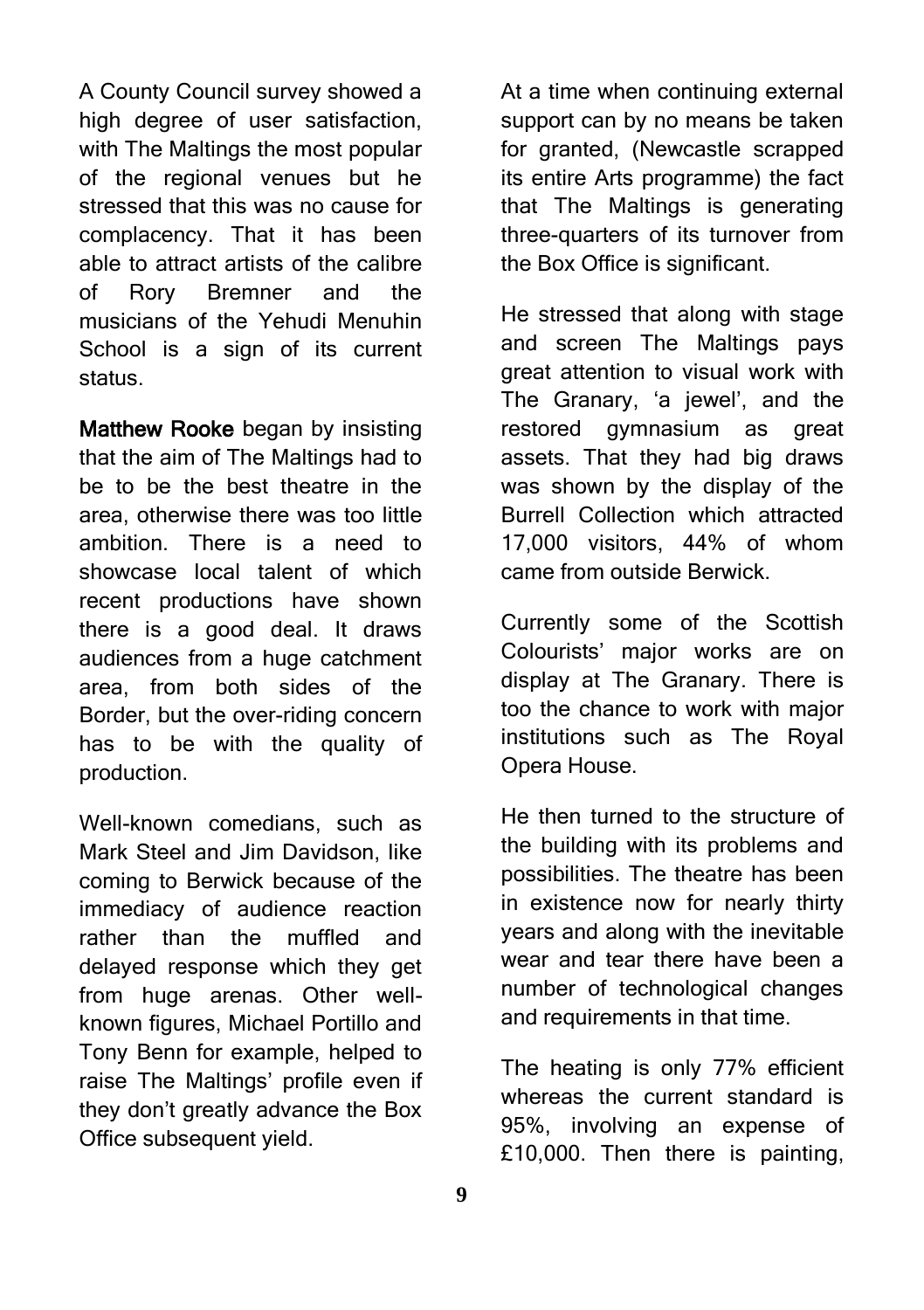and a cost of £24,000 for scaffolding to do the back. Other costly items are a new fire alarm system and emergency lighting.

Then around 2020 the theatre will have to close to be rewired. Staff costs too are inevitably rising. Altogether the sum of £3.6 million is needed to ensure the future of the building.

Yet, besides problems there are possibilities for reappraisal of current usage. It is now not thought very sensible to have two licensed premises, especially in view of a lessening demand for alcohol. A proposed use for the existing bar is to turn it into a forty-seated luxury cinema that might, for example, accommodate coach parties.

Various structural changes, including moving the Box Office, could open up the view of the Tweed. Alongside the Henry Travers studio is what is currently dead space and which might be transformed into a flexible social area.

Perhaps a conservatory or orangery and maybe used as a wedding venue. Then, in 1990 less thought was given to disabled access and much more could now be done. Other suggested future activities were hosting themed

events such as with food or folk music, holding conferences, and arranging with Woodhall for the showing of archive film.

He stressed that there is no possibility of the wholesale redevelopment of The Maltings and whatever problems are faced it will have to keep going for to stop would spell disaster, and ended with a plea for feedback, even if critical, and the positive news that Box Office takings are up 10%.

Zoreen, Lady Hill, Civic Society Chair, thanked both speakers for giving us an interesting insight into The Maltings' current aims and vision.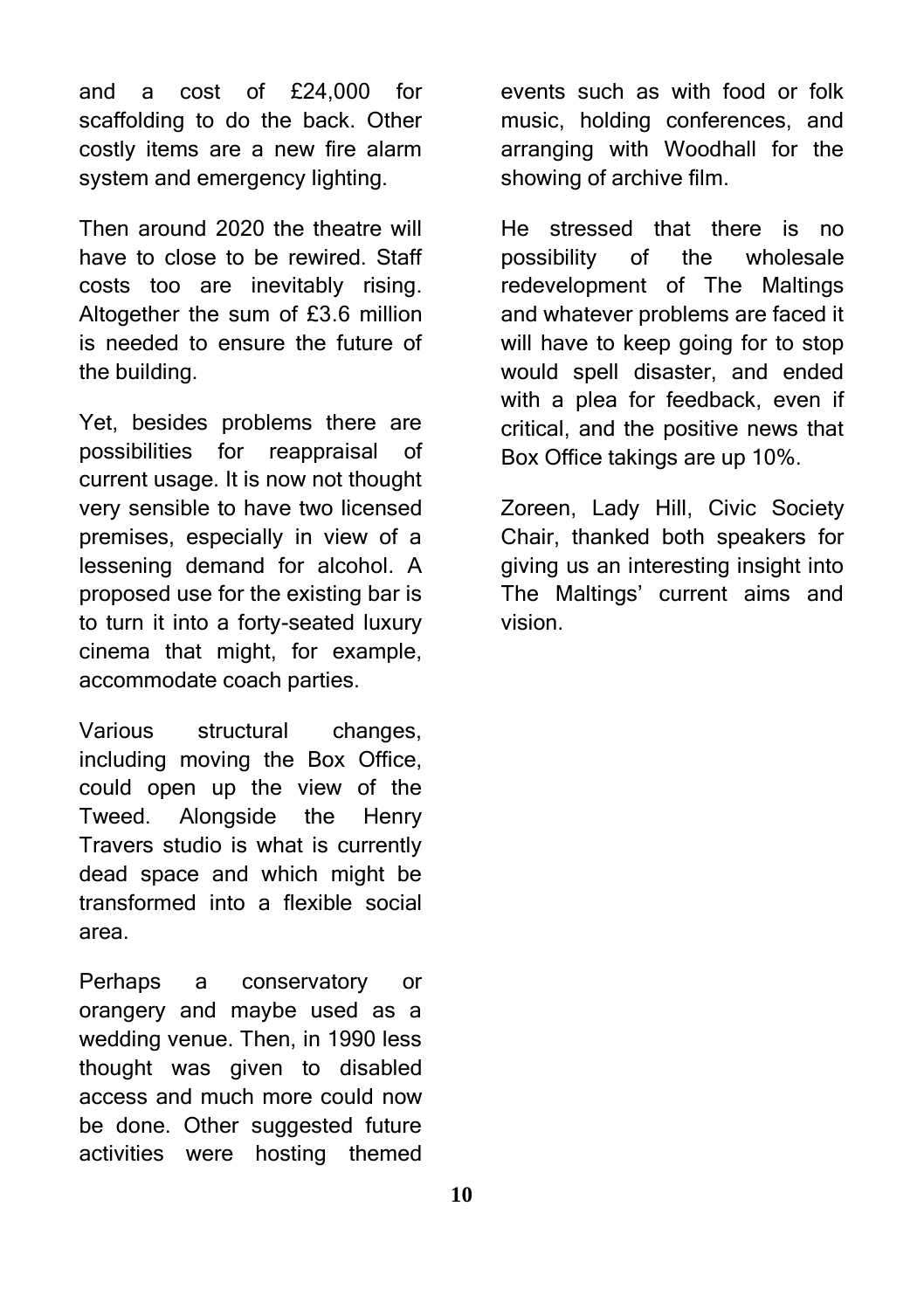

# THE BARRACKS HERITAGE HUB AND THE PORT - BERWICK'S TWO BIG TOURISM PROJECTS

On the evening of October 11th a joint meeting was held by the Civic and History Societies to hear a presentations by Sir Philip Mawer and Alan Irving. Speaking first, Sir Philip Mawer took as his title 'Transforming the Barracks'

In his role as Chairman of the Steering Group of the Berwick Heritage Hub, Sir Philip explained that the aim of the current work is to produce a year-round tourist destination. This would feature a modern museum that tells the story of Berwick and the Eastern Borders, something that the Town Museum, despite its best efforts, is unable to do.

An enhanced role is seen too for the Gymnasium Gallery with contact with others such as Salford's with its Lowry's.

Then the archives with their richness and historical depth could be more adequately stored and made more available.

There would too be cafe, shop, and education facilities. Particularly stressed is the need for events, such as historical reenactments to bring the place alive. An estimated 60,000 visitors a year might be enticed in to a more vibrant place as compared with the current total of 12,000. The Beer and Food Festival, which attracted 6,000 people in two days, shows what can be done.

Every effort should be made to provide visitors with sufficient interest that they linger in Berwick instead of rushing off elsewhere. Increased footfall is bound to give an economic boost. An encouraging sign here is the more entrepreneurial spirit now being shown by English heritage now that it has to be a self-supporting charity.

A number of bodies have been collaborating, not always easily, but now with an understanding that it has to be a combined effort, and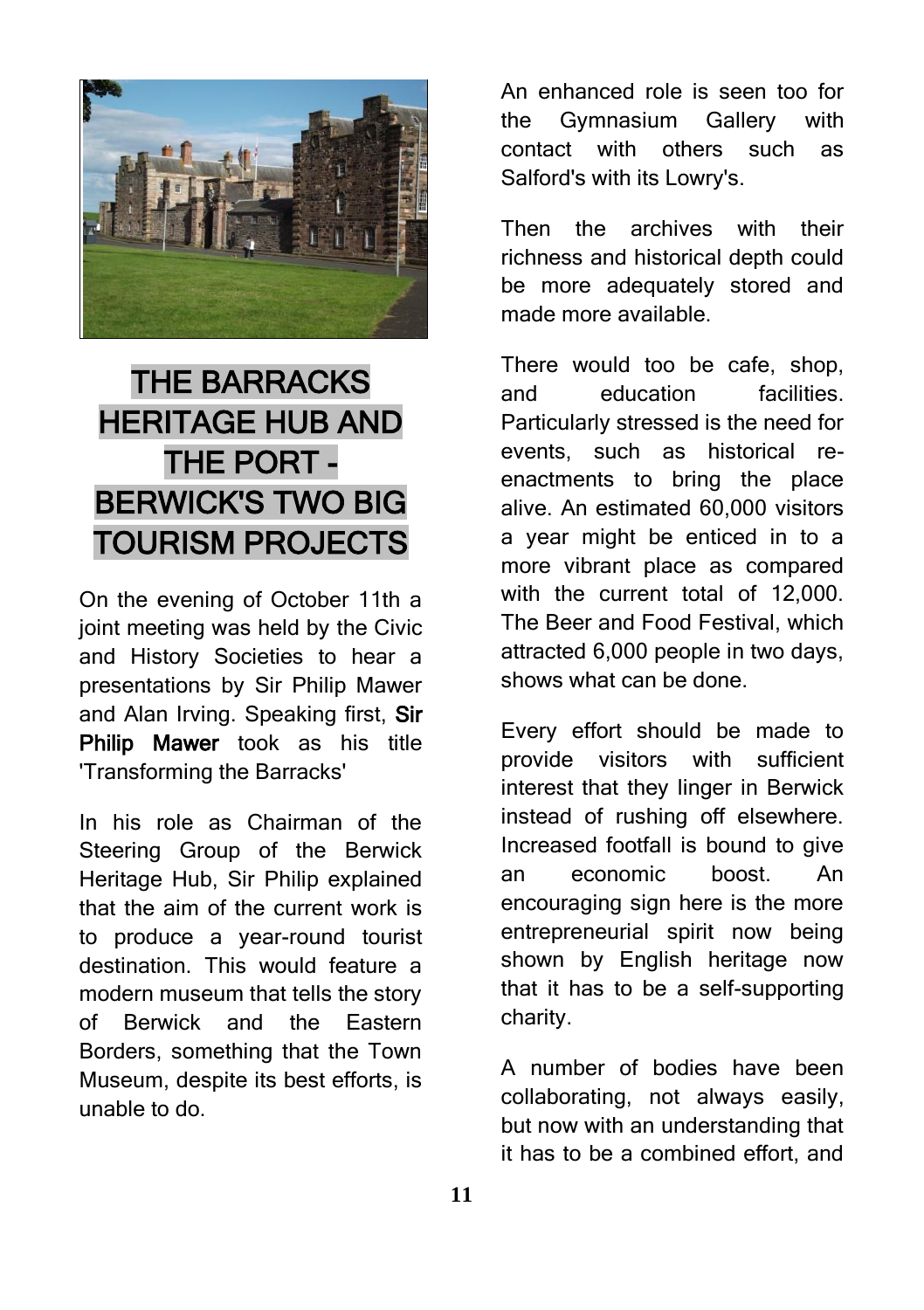the Berwick Barracks Fundraising Trust has been set up as a fronting body. The current economic situation is not ideal for fundraising and £15 million is a challenging target.

Then there are practical problems of refurbishing a Grade I listed structure. Essential is a good business case taking into account fresh market research and the possibilities of Berwick as well.

The stress is very much on seeing the place come alive. While to some of us almost any bit of history can be of interest there are others who can only see it as 'boring old stuff' and it's to these, and children, that a more lively appeal is needed. 'How to be a Redcoat' was the kind of thing with a broad attraction. Sir Philip stressed that current plans are not definitive.

Alan Irving, Chief Executive of the Harbour Commissioners since 2011, has been around the port of Berwick for 42 years with a variety of roles. These have included customs officer, VAT inspector, boarding cargo ships, immigration, taking on smugglers, working for the stevedores W.N. Lindsay, and then managing the firm.

He began with the history of the dock. It was needed because the north side of the river is unsuitable for steam ships. It cost £40,000 and its opening was accompanied with due ceremony, 'gallons of wine' being downed at the King's Arms.

It imported chemicals for use as fertilisers but now it is the finished product that is imported. Timber used to be a substantial import along with cement, though it was Dunbar works that put paid to the latter.

Until about ten years ago there used also to be a thriving stone export business. cereals have come in and out.

There are never likely again to be the 278 vessels using the port that there were in 1975 but that does not necessarily mean there is less trade. Today's ships are far bigger with cargoes that can reach almost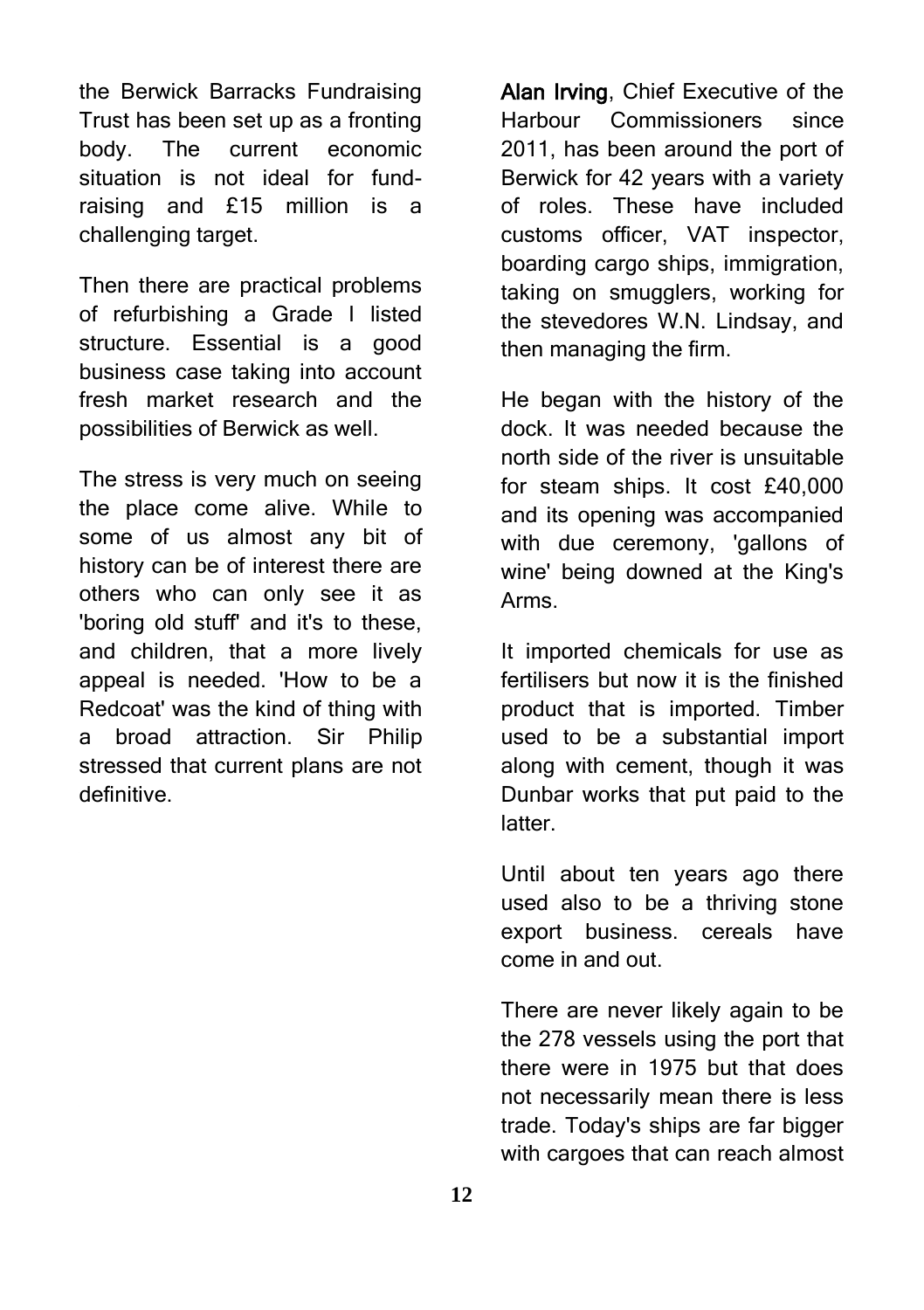3,000 tons. There is though a need to get in more trade and to be less exclusively concerned with agriculture. The harbour entrance was widened in the 1990s to accommodate vessels of this size.

The most crucial current issue is the replacement of the jetty. This intricate, but now rather weathered structure is to be replaced with a box-like system at a cost of £3,000,000. This is an absolutely vital priority as collapse and disintegration would mean the immediate closure of the port. The second, updated application for funding from the Coastal Community Fund, was successful, the £2,000,000 awarded being the fund's second highest. Engineering work will probably start in 2018.

Future participation in the town's tourism with cruise liners entering the bay is envisaged with the Commissioners providing the facilities to bring people ashore and, hopefully, spend a good deal of money in the town.

Some interest in this has already been aroused with a request for promotional material. The aim is to make Berwick a 'must-see' place and to follow the example of other small coastal towns in making more of the waterfront. The town

has a lot to offer and its future could be 'bright and successful'

Offering a vote of thanks, David Conway thanked both speakers for the 'double vision' that both shared for a brighter economic future with what seems like realistic expectations.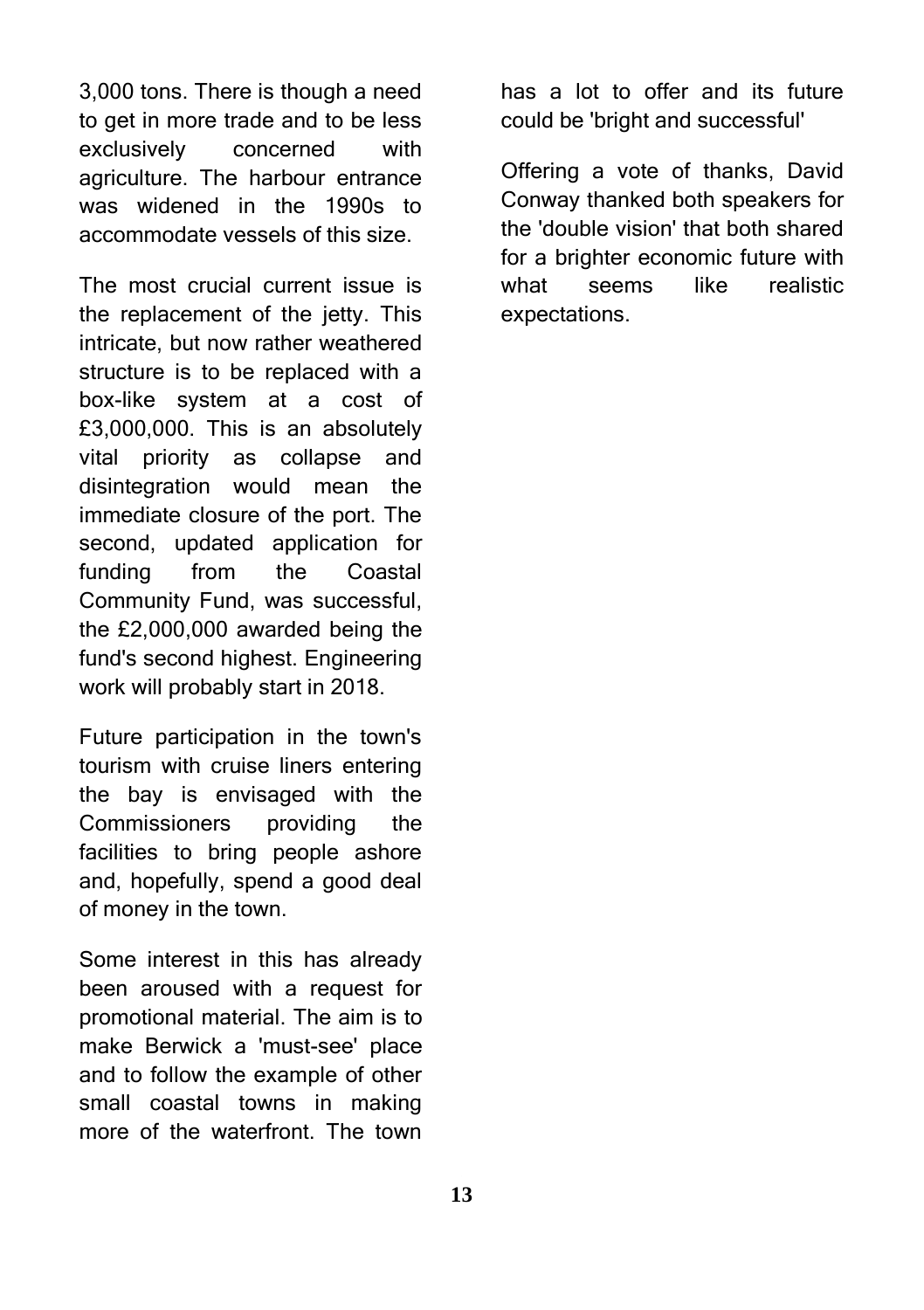# OTHER ITEMS

# SPORT IN 19C BERWICK

By the middle of the 19c Sport was well established as an important part of life. While the Rowing Club clearly displays its date of foundation, the Cricket Club is the oldest. In 1845 it was playing Alnwick, making scores of 22 and 28 in its two innings - not enough as it happened. These low scores were habitual in matches throughout the Nineteenth Century, suggesting either demon bowling or weak batting though maybe the poor state of the pitches in the days before mechanical mowing and regular rolling had something to do with it.

Playing for Berwick though was a serious business. In 1854 members were reminded that 'play for the season will commence on Friday, 28th April at 6.00 precisely'.

A variation for women called 'Victoria' was played with a bat laced with cat-gut and a ball like a tennis ball. A player was out if a bell fixed to the middle stump rang.

Lawn Tennis was also popular on the Pier Field with 50-60 pairs being reported as playing there.

### 'If played by girls it should be played without corsets'.

However, disquiet grew at the 'lawn tennis rules and regulations being made so excessively stiff'. This was thought to account for a drift from tennis to croquet. *that* most flirtatious and lazily lounging of games'.

Another lightly physical game was lawn bagatelle which required a long, narrow strip of ground and, presumably, a pretty active groundsman.

Cyclists on the other hand often tested themselves to the limit. In 1889 Mr. W Swan covered 230 miles on his 'Demon Safety' model while Mr. W.T. Shiel did 200 miles in 24 hours.

The following year others were competing for the Northumberland 100 mile record. Not all were in favour of this lung-bursting stuff. 'At what cost are these useless feats accomplished' wondered one newspaper correspondent,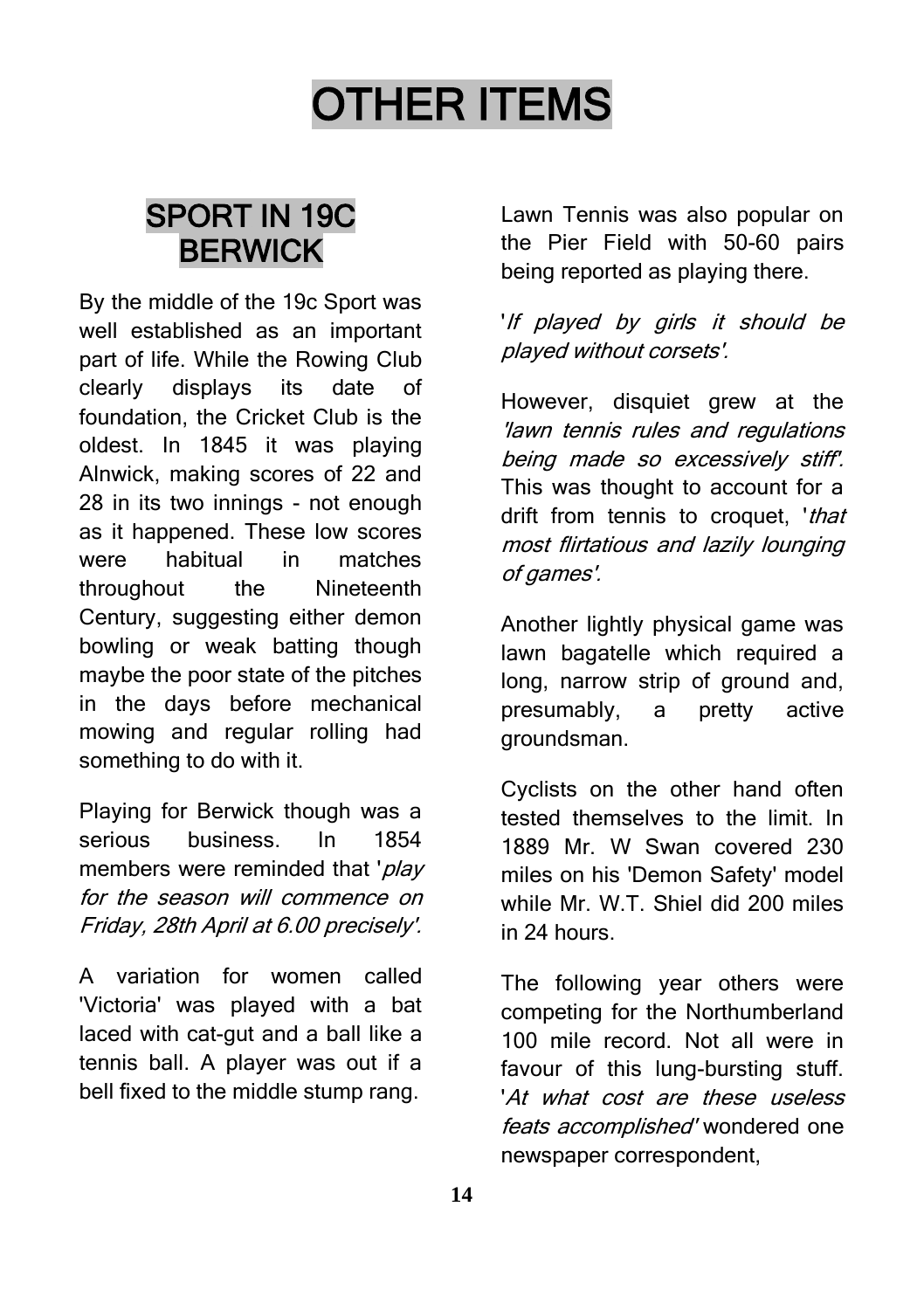considering them 'dangerous to the point of insanity'

By 1900 football had become the prime sport. Between the wars Berwick Rangers played, usually quite successfully, in the East of Scotland League.

The physical nature of the play sometimes attracted comment. So did, on one occasion, the conduct of the referee. In a 1935 match between Berwick Hibernians and Berwick Coop, the referee sent off McAskill, one of the Hibs players. McAskill didn't take this lightly and called off the other Hibs players. After the resumed match concluded, McAskill had words with the referee who wasn't going to argue with him. Instead, he struck and floored him. A free for all followed!

#### Michael Cullen



# WHAT WAS IT?

In the Spring 2017 issue of the Newsletter I raised the question as to what the derelict building at the end of the quayside was used for in its heyday and presented some information and an image both kindly provided by Jim Herbert.

Well, as a result of the article, I received a letter from Jim Walker, well-known for his publications about Berwick upon Tweed and Jim wrote that "I understood it to be a mortuary for the bodies of drowned sailors, fishermen etc. I can't give any details but I'm fairly sure I've read this in one of the books on Berwick"

However, by chance, whilst I was compiling a table of all the listed buildings in Berwick from the English Heritage web-site for the Neighbourhood Planning Built Environment Group, I noticed an entry that seemed to refer to the building and further research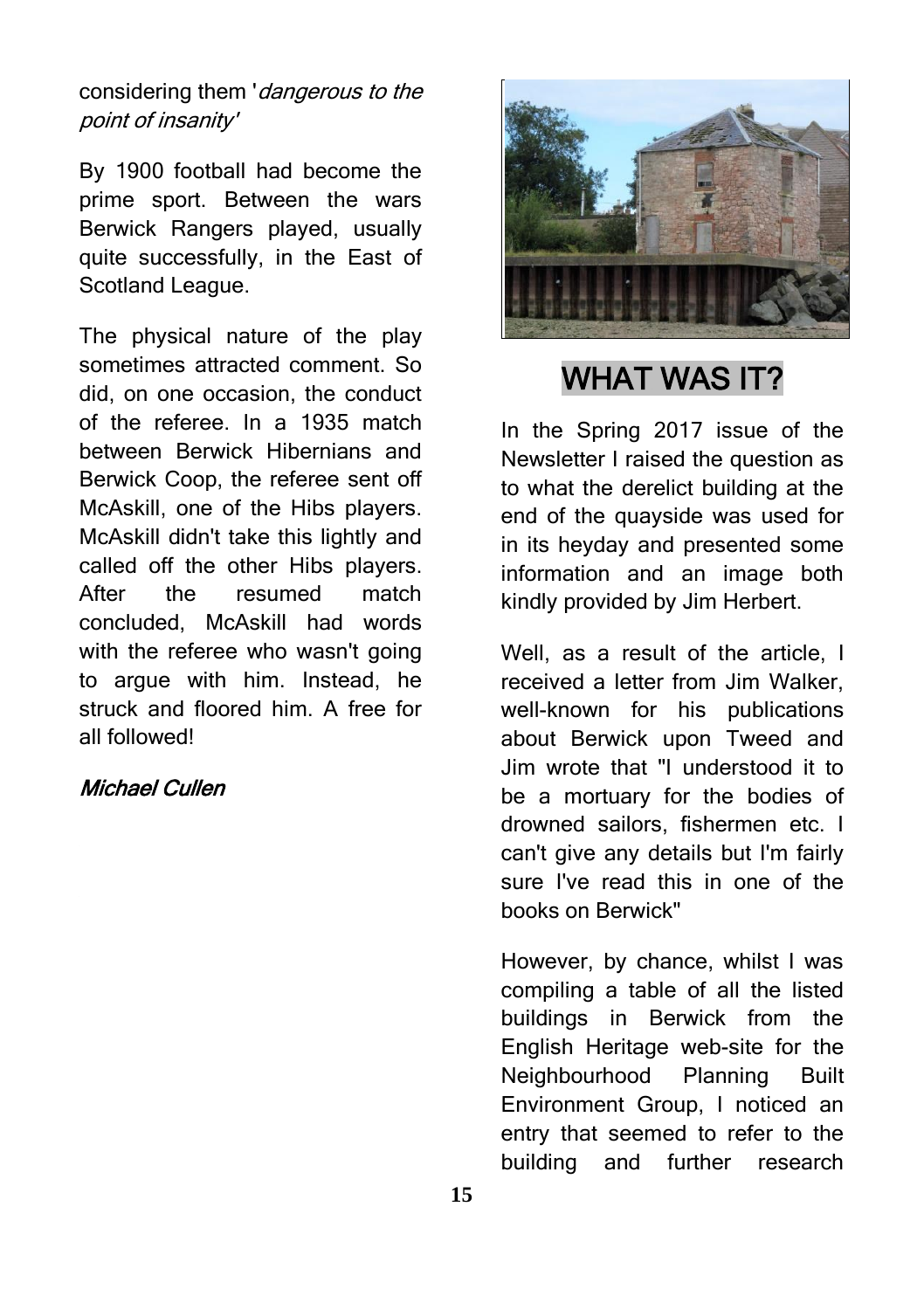produced a map confirming that it is. It appears that it was a customs watch house built in the late 18c or early 19c. Here is an extract of some of the information provided by English heritage.

"This building is considered to be of later C18 or early C19 in date, and is depicted on the 1850 tithe map. A Land Registry map dated 1901 describes it as a Customs Watch House, part of a wider Customs complex which also includes a Customs Boathouse attached to the east side. The building's location immediately at the mouth of the Tweed Estuary is an ideal situation for such a building.

The Navigation Acts (1650- 1697) sought to protect national commerce, and after 1651 required imports to be carried by English-owned ships or ships owned by the nation of origin of the cargo. One of the Acts also required that all European goods bound for America or other colonies must be shipped through England first and duties imposed; imports of certain type including sugar, indigo, rice and molasses also had to be landed and tax paid before the vessels could continue their way to other countries. From the late

C18 custom regulation was enforced by ships operated by the Customs Service. This provides the context for the construction of the Berwick Customs Watch House. The Navigation Acts were repealed in the mid C19.

Confirmation of Jim Walker's suggestion as to its use as a mortuary is provided by the statement that "the building is known as The Mortuary, which suggests that the building may have more recently served as a mortuary for washed up bodies similar to the example on the beach at Saltburn."

So, the mystery is solved, if indeed it was a mystery. It may well be worth preserving because the English Heritage designation also states that "it is one of a very small number of customs watch houses remaining around the shores of England"

John Webster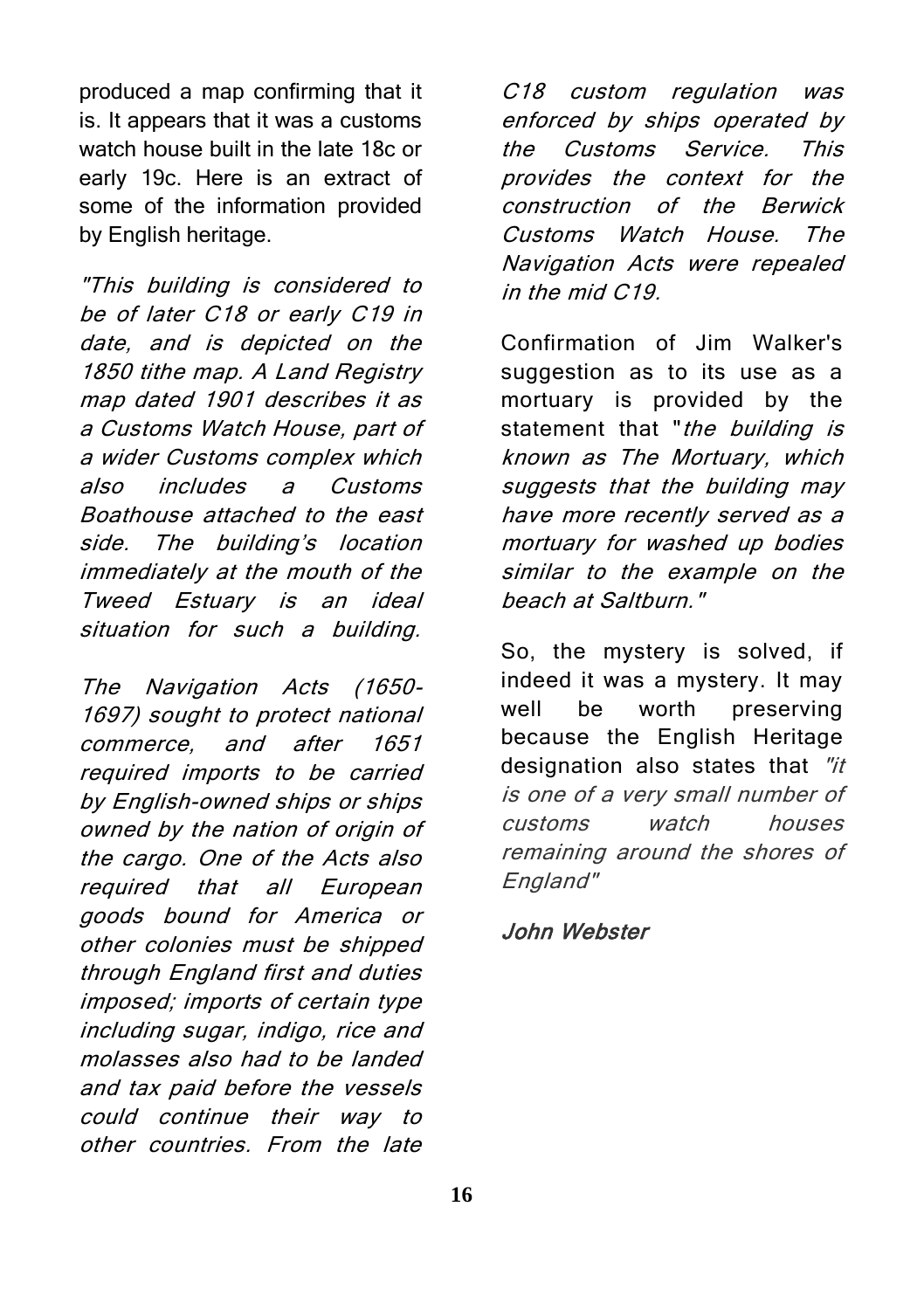# BERWICK BOAT TRIPS

July 2017 saw the welcome return of daily boat trips from Berwick Quayside, thanks to the enterprise of Pam and David Thompson and Berwick Town Team.

I was lucky enough to be invited on a trip by David when I approached him about preparing an article for the Civic Society Newsletter.

During the summer months David and other crew members have been running boat trips to a published timetable which features four different trips including upstream as far as the Chain Bridge, depending on tide, or downstream to well beyond the Pier where seals and dolphins are often spotted alongside the boat.

David tells me that he comes from a Berwick seafaring background and has been earning a living for many years running fishing trips for sea anglers. His local knowledge and enthusiasm for the area means those on the boat trips are educated and entertained with a steady flow of information and facts on the Town, Elizabethan Walls, Historic events as well as facts on all the flora and fauna seen as well as the sea birds and mammals.



David at the Helm of the Border Rose

David ran boat trips from Berwick up the Tweed for several years from 2000 onwards but insurance and other costs, made this unprofitable and the trips were discontinued.

Fast forward onto 2017 when the Berwick Town Team, who have been working on the project with David since 2013, were able to provide the necessary finance to purchase a purpose-built boat.

The boat had previously operated as a ferry, named "Wild Rose", on the South Coast of England, running between Keyhaven in Hampshire to the coastal fort of Hurst Castle, built by Henry VIII in 1544 to protect the approach to the Solent.

David has renamed the boat as the "Border Rose" to carry on a longestablished naming tradition. The Border Rose is capable of carrying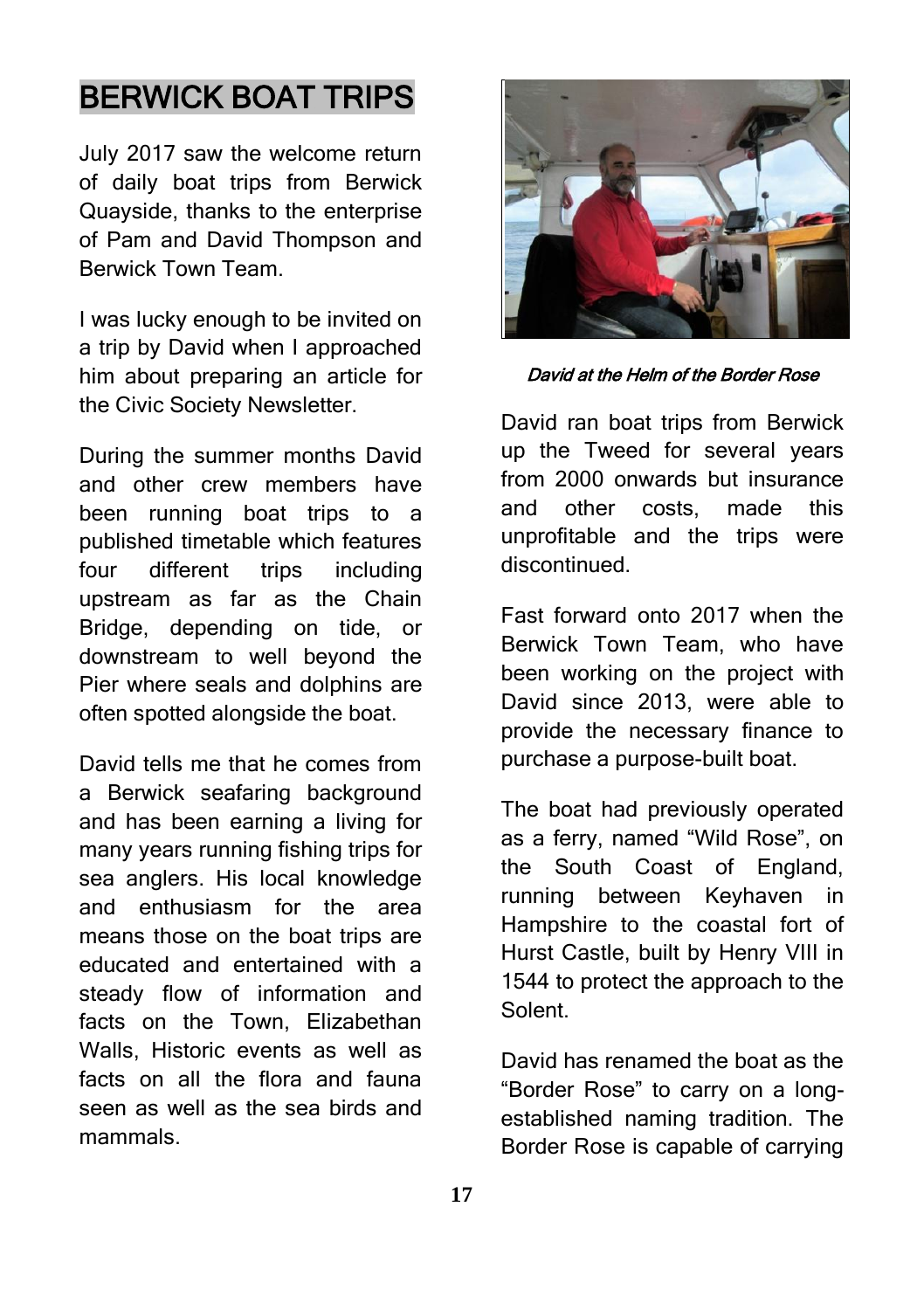up to 60 passengers in safety with the boat licensed and certified by The Maritime and Coastguard Agency and fitted with modern safety and navigational equipment.

Further Boat enhancements are underway with plans to extend and renew the canopy that protects passengers from rain.

Plans for the future, include oneway trips to Paxton House to allow walkers to walk to the house then take the boat back to Berwick, or vice versa.

Another plan, which David thinks would be very popular, is for extended voyages to Holy Island and Eyemouth. David is also planning to run private trips tailored to suit customer's own requirements.

Pam and David Thompson should be congratulated on their entrepreneurial enterprise and wished every success for the future of their business. It is the development of such tourist attractions that will attract more visitors to Berwick and, equally important, linger in the area and spend on local services.

At a more mundane level, if Berwick Town Council could be persuaded to support the development of other touristrelated amenities at The Quayside such as providing public toilets. this would resolve an issue raised by many visitors.

#### John Webster/ David Thompson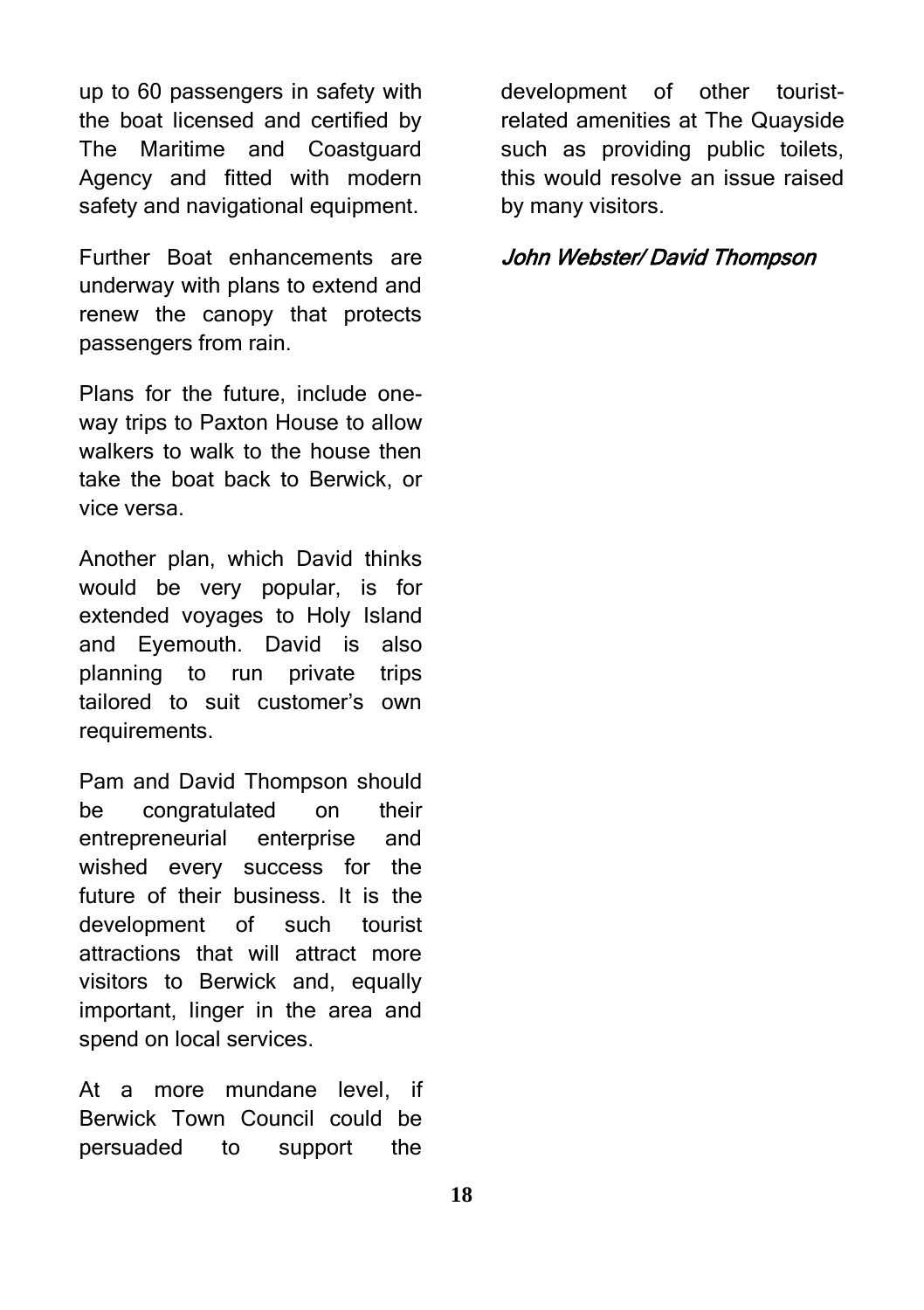

Lord Wilson of Tillyorn with Catherine

### LAUNCH OF THE FORTH TO FARNE **WAY**

The official launch of the Forth to Farne Way was held at the Parish of Whitekirk and carried out by Lord Wilson of Tillyorn, Patron of the Scottish Pilgrim Routes Forum and former Lord High Commissioner of the Church of Scotland, at a joint service of celebration of the 100th anniversary of the rededication of St. Mary's Church yesterday on 15th October.

The Pilgrim Way between North Berwick and Lindisfarne makes use of the existing paths and connects historic towns and villages with areas of outstanding natural heritage and magnificent coastal scenery and passes through Berwick to Holy Island.

After the launch, the steering group, led by Jimmy McGuinnes organized a walk from Whitekirk to North Berwick, along the sandy beach and were warmly greeted at the Museum and the historic St. Andrew's Kirk.

The Forth to Farne Steering group come from communities along the length of the route. During the past two years the group has been walking and developing the route, which is 72 miles long, enjoyed in 11 stages varying between 2 and 13 miles long. They will engage a wide range of stakeholders in order to develop the infrastructure to cater for locals and visitors to walk the Way.

They aim to work closely with Northumberland County Council, East Lothian and Scottish Borders Council, businesses, local community groups, churches and landowners to the benefit of its economy and local services. Their website can be found at [www.forthtofarne.org.](http://www.forthtofarne.org/)

The Way will help celebrate the historic ties between Scotland and England, within the former Anglo-Saxon kingdom of Northumbria, which pre-dated the current border with links of historic pilgrim routes going back to Saints Aidan, Cuthbert, Ebbs and Baldred.

### Catherine Seymour